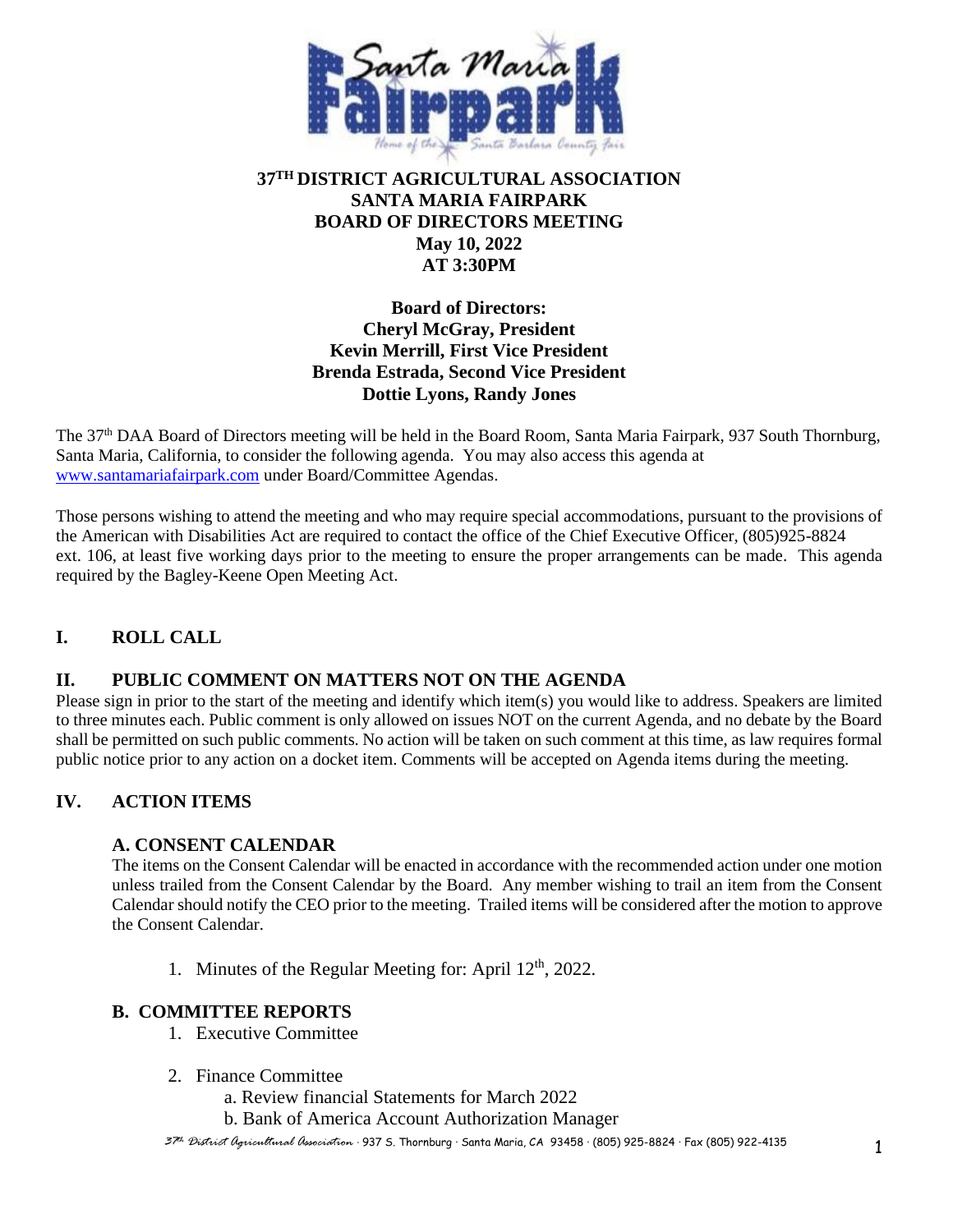c. Community Bank of Santa Maria remove old signer and add Caitlin Miller

- 3. Livestock Committee
- 4. Infrastructure Committee / Relocation

## **C. STANDARD AGREEMENTS**

- 1. Discuss any pending Standard Agreement, Rental Agreements & Judges Agreements 2022
	- a. Judging Agreements
		- i. JA 22-02 Rick Tomasini \$13,000
		- ii. JA 22-07 Breanna Rodrigues \$1,300
		- iii. JA 22-07 Tamara Rodrigues \$1,300
	- b. Standard Agreements
		- i. SA 22-08 Steppin' Out \$1,500
		- ii. SA 22-19 Hailey Rose Switzer \$3,500
		- iii. SA 22-22 The Magic of Louie Foxx \$3,000
		- iv. SA 22-24 Quest National Security \$22,495.70
		- v. SA 22-25 Donnis Hiskett/Washboard Willy \$2,550
		- vi. SA 22-27 Mariam Chavez Street Drum Corp \$3,750
	- c. Rental Agreements
		- i. RA 22-04 Adam Rojas \$5,400
		- ii. RA 22-26 Breakfast Rotary Club \$3,792.40
		- iii. RA 22-39 SBC 4-H UC Regents \$2,261.25
		- iv. RA 22-42 Arriba Entertainment \$310
		- v. RA 22-43 DJ Coqui \$11,807
		- vi. RA 22-44 Maria Amador \$3,400
		- vii. RA 22-45 National Day of Prayer \$1,341

# **V. 2022 EVENTS**

- 1. Discuss the status of 2022 Interim events, Strawberry Festival, and Fair
- 2. Discuss any 2022 Standard Agreements and Requisitions for Proposals

## **VI. IMPROVEMENT PROJECTS**

## **VII. NEW BUSINESS**

1. 22-23 Property Insurance renewal

## **VIII. CORRESPONDENCE**

# **IX. FAIRPARK FOUNDATION REPORT**

# **X. CEO REPORT**

# **XI. CLOSED SESSION**

Pursuant to Government Code Section 11126, the Board is authorized to meet in Closed Session for the purpose of considering matters involving:

A. Personnel Matters, GC 11126(a)1 The Board is authorized to meet in Closed Session to consider the appointment, employment, evaluation of performance, or dismissal of a public employee

B. Real Estate, GC 11126(c)7 That certain property in the City of Santa Maria, County of Santa Barbara, State of California, described as follows:

"The north 130 feet of the east 473 feet of the southwest quarter of southeast quart of Section 15, Township 10 North, Range 34 West, San Bernardino Meridian, as shown on General Land Office Plat approved April 10, 1873."

*<sup>37</sup>th District Agricultural Association* · 937 S. Thornburg · Santa Maria, CA 93458 · (805) 925-8824 · Fax (805) 922-4135 2